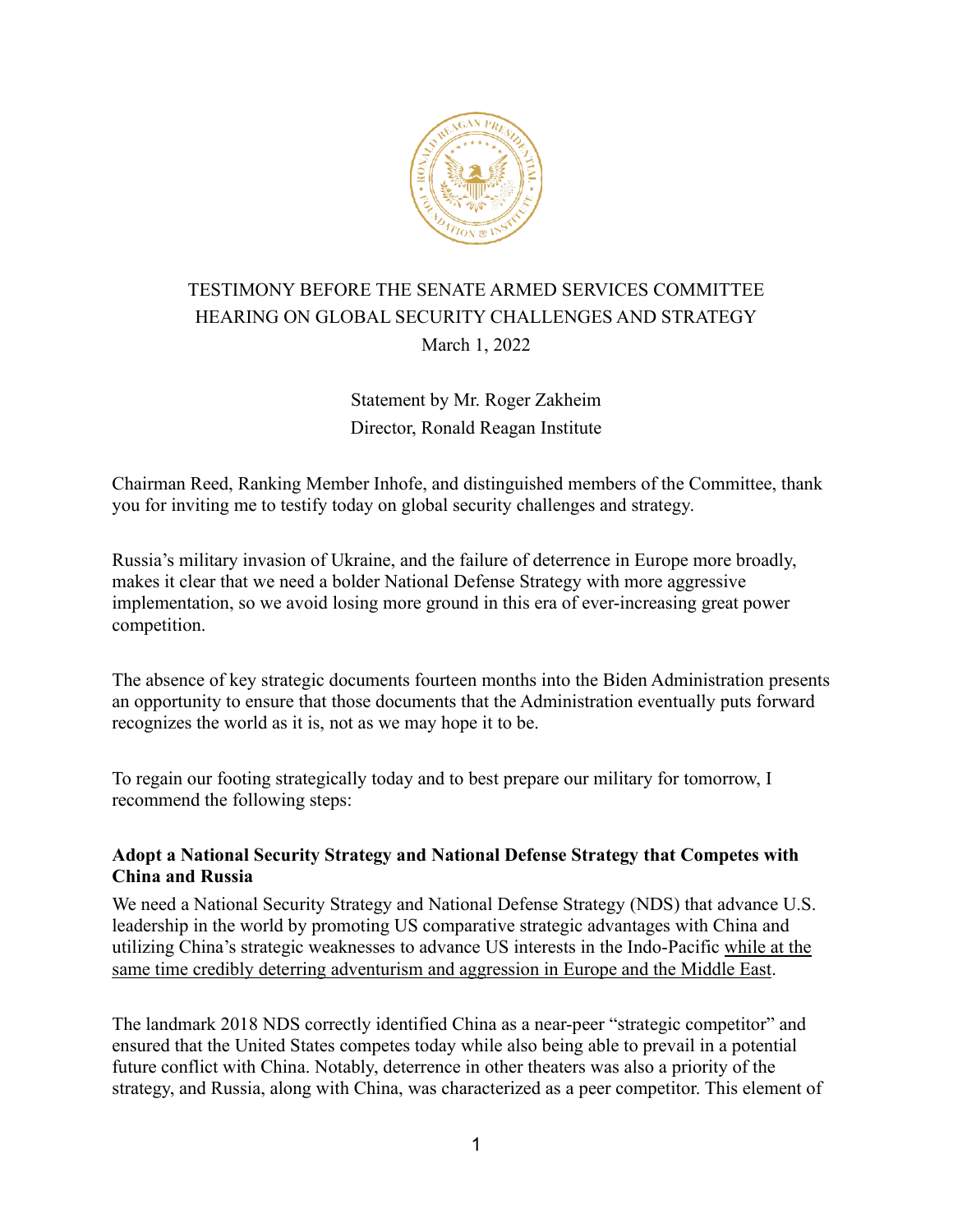the strategy must be retained and indeed be reinforced by the Biden Administration.

Our defense strategy must have a force planning construct that would simultaneously prevail in a conflict with China, our primary adversary, while deterring Russia, which is not China's equal, but is a still powerful adversary. Our strategy must extend also to the Middle East where deterring Iran and countering terrorism remain a national interest. Achieving this construct will be difficult, especially given the robust capabilities required to counter the threat posed by China.

To realize the deterrent element of that force planning construct two elements of the 2018 NDS must be increased in importance.

- 1. *Meaningful Alliances and Partnerships*: We need to rely on our alliances more than ever before. For that reason, our allies ought to not only stand with us in word but operate with us in deed. Additionally, our European allies must make substantial investments in their defense, including, at the very least, meeting NATO member-states' two percent of GDP commitment. Chancellor Scholz's announcement this weekend that Germany will finally invest at least two percent of its GDP is long overdue; it should not have taken Russian aggression to change German policy.
- 2. *Modernization and Reliance on the Nuclear Deterrent*: Realizing our strategic objectives will require modernized nuclear weapons, especially given both our major adversaries' staggering nuclear modernization investments in recent years. We may also need more nuclear weapons that we currently have. In no way should we reduce our reliance on that capability or negotiate it away. The nuclear deterrent will remain a key component regarding security in the European theater; news this weekend that Putin placed Russian nuclear forces on high alert reinforces this point.

#### **Funding Our Defense: Five Percent Real Growth for Today and Investments for Tomorrow**

The war in Ukraine is the latest real-world event that demonstrates we need to make a robust investment in our military strength with five percent real growth year over year in our defense budget. Chinese military modernization—both conventional and nuclear—already necessitated sustained real growth in the U.S. defense budget in the near term. Defense budget growth above inflation is consistent with Secretary Mattis' and Chairman Dunford's recommendation five years ago and what the bipartisan National Defense Strategy Commission advanced and promoted in its 2018 report. What matters now more than ever, though, is the 'real' part of the 'three to five percent real growth' recommendation. With inflation currently approaching eight percent, and some experts predicting that it will rise further into double digits, the buying power of the Department of Defense has already been severely undermined and diminished.

As a result, the NDS and this committee must emphasize the need for real growth. The Biden Administration's FY22 defense budget, as this committee knows, was inadequate. Before inflation reached its current heights, the budget request failed both to keep pace with inflation and deliver the Department of Defense the real growth it required. This issue will become magnified in the months and years ahead. For this defense strategy to work, it absolutely needs resources at this higher level with more aggressive prioritization.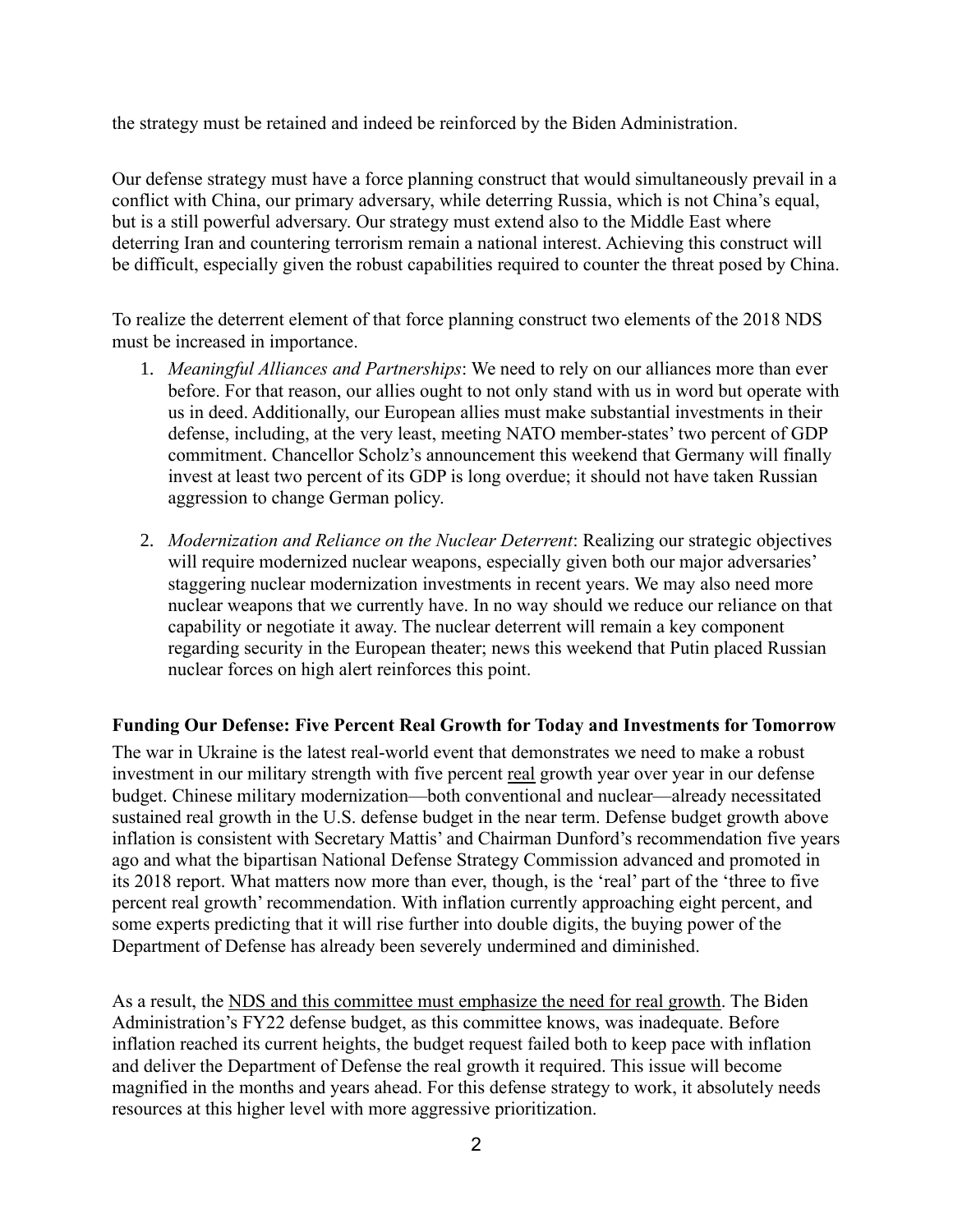The Department must allocate its investments to deter adventurism in the day-to-day competition with China and others while also ensuring that we can prevail in any future 21st century conflict. This committee has received considerable testimony on the necessity of investments in game changing technologies, like quantum computing, artificial intelligence, and machine learning. I associate myself with those recommendations. Yet, as Russia's invasion of Ukraine has made clear, conventional forces still matter: ships, submarines, tanks, fighter aircraft, and end strength cannot be sacrificed in favor of a future capability that exists on a power point slide. We need to sustain our conventional capability to prevail in the current competition.

Now is the moment to end the continuing resolution and push through a robust defense budget.

#### **Responding to Russian Aggression and Deterring China**

Our strategy must account for the growing coordination between Russia and China, in what is an emerging axis between the two countries. China is watching Russia's aggression in Europe, which will inform its own conclusions as to how to undermine U.S. deterrence. Coordination, cooperation, and opportunism between Russia and China can advance their objectives especially when they jointly exploit weaknesses in our own deterrent and in the cohesion of our alliances. What happens in Ukraine matters to European security and will determine the future of freedom on the continent. It will reveal whether or not we allow an autocrat like Putin to threaten NATO by bringing additional massed forces up to the eastern borders of the alliance, which could trigger our Article 5 obligations. Of equal if not greater importance, Putin's success or failure in the European theater will have a material impact on China's calculus and perception of its prospects for successful adventurism in the Indo-Pacific theater.

Therefore, we must respond wisely and decisively to the Russian invasion of Ukraine. American conventional deterrence has failed and needs to be restored; Moscow's aggression reinforces the need for a significant budget increase with real growth. Events in Ukraine are changing by the hour, but at the first opportunity we ought to coordinate with our allies to establish an air bridge to support Ukraine. Like we did in 2008 when Russia invaded Georgia, there should be C-130s and C-17s in the air with additional supplies, both military and humanitarian. We must move additional U.S. forces to the eastern border of NATO beyond those that have already been deployed. Importantly, Russia has violated the terms of the NATO-Russia Founding Act, rendering it null and void. We should not be bound by the Act's declaration that NATO member states "have no intention, no plan and no reason to deploy nuclear weapons on the territory of new members, nor any need to change any aspect of NATO's nuclear posture or nuclear policy and do not foresee any future need to do so." NATO should not be bound by commitments made during a bygone era, including the stationing of major combat forces on the territory of new member states. To that end, NATO must develop and deploy conventional Intermediate Range Missiles in Europe and not forgo the right to deploy nuclear warheads on those missiles in the future.

If the United States and its allies re-establish deterrence in Europe, it will strengthen our ability to deter Chinese aggression in the Pacific, including against Taiwan. There can be little doubt